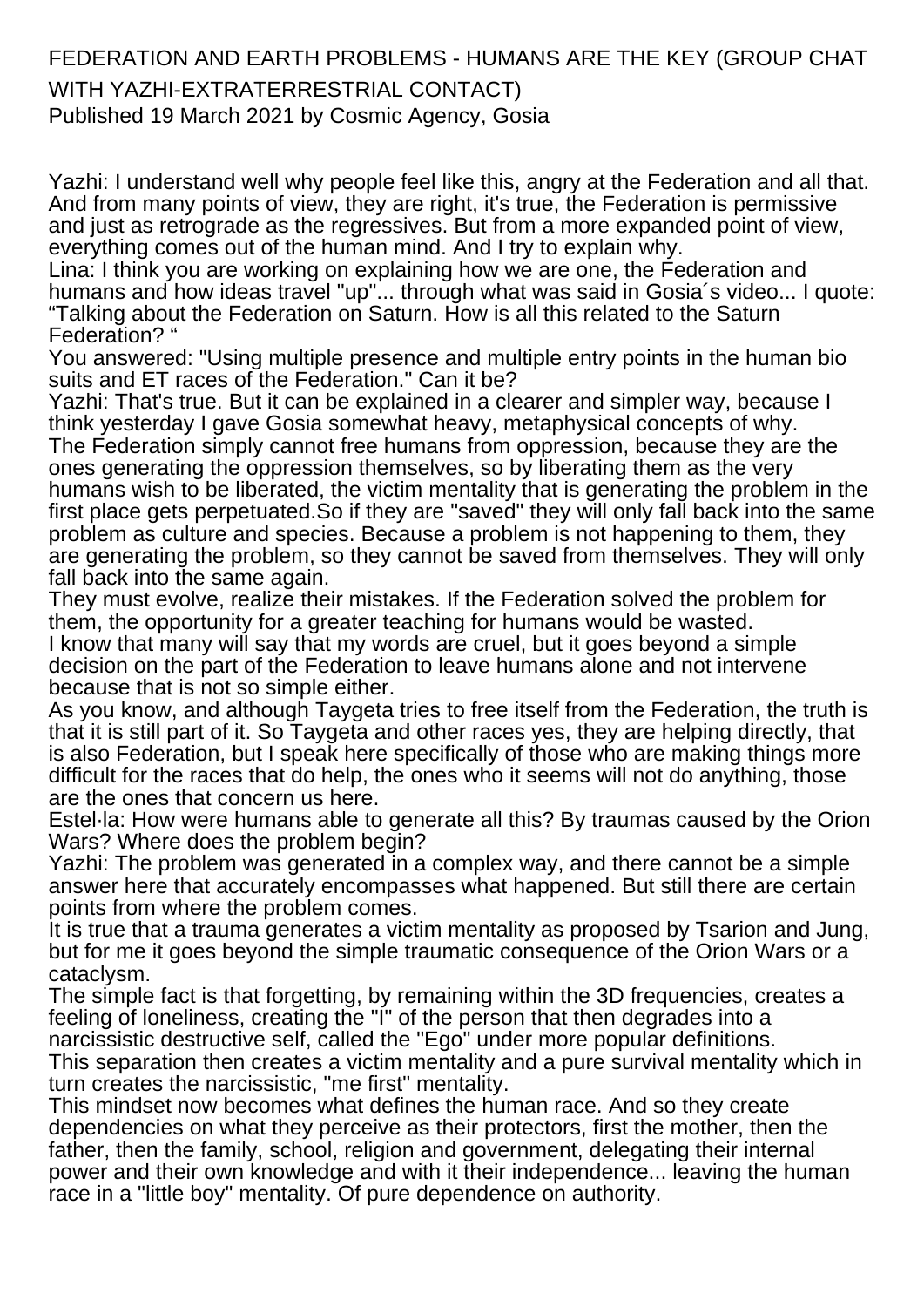But that same authority comes out and is generated from the same point of view of the rest of the population, a narcissistic mentality, which filters the most negative parts of the human race into those in power. Then humans as a people create dependence on their narcissists and the problem is retrofed to the point of collapse, that is now. Some asking for more power, others allowing the governors that greater power in the name of a hypothetical security that they can provide to the people.

Lina: I understand. But based on that... instead of allowing the wheel and the constant endless loop... wouldn't it be better to take action to educate the human beings that today continue to degrade feeding that loop? I mean... I can´t make sense of the way that the problem is dealt with.

Gosia: I also believe that clean, elevated, pure and transparent education, without deceptions, can lead to bring out the best in humans. It is the system that brings out the worst in them. But they are not bad. They lack the education and appropriate environment.

Estel·la: As I understand it, much of the problem is caused by 3D frequencies. But I also understood that they were almost nonfunctional, so it must be deep within our psyche to continue recreating them for ourselves. I don't know how we can get rid of that. If true knowledge is totally controlled so that people can´t access it, it is not easy for them to make another type of decision or approach.

Gosia: Your point is understood Yazhi. Still, I can't resist the thought that the game is too disproportionate for humans. First put them in all kinds of oppressions of which they are not even aware of because it is done from the moment they are babies, and hitting them from all sides. Basically their souls and bodies are 100% submerged in manipulations through which they are not able to recognize the truth from lies, and then on top of that they are told they created all this. I see it a bit unfair. Almost a justification for not helping them, I mean the Federation, because you ARE helping. This war is totally out of proportion. And you know it, Yazhi. If not, you would not be here doing everything you do and what you have done. If my dog is being abused because he enters a trap, I help him, it does not matter if what has led him to that trap were his own legs.

Yazhi: Gosia, that's the point I have been trying to clarify for two days. That from the ground, from the human reality, Federation, Pleiadians, Maitre and Reptiles who eat children, everything is generated from the base, the 3D, in the form of

tulpas-egregors, that would immediately disperse if the humanity as mass decided so. Everything that you describe as what is done to-humans-unjustly, everything comes out and is generated from the base that is the human mind.

The human being as a species, as a collective and as an individual person, has more power than they have ever imagined, they just do not remember it.

They desperately want outside help by perpetuating the same authority-dependency mentality that created the problem in the first place. When the same humans already have within them all the tools to solve the problem by themselves and in an instant. They just prefer to wait for "daddy Trump" to solve the problem for them.

They will say that "what can I do if I am nobody", but even from that point of view you generate everything with a power about which I have been shouting at you all since I arrived.

Yes, it is true that the destructive tulpas that work against humanity are being generated from the point of view or the base that is the Collective Unconscious. Which is no more nor less than the Matrix itself.

So neither the Federation, nor the Taygetans, nor the Council of Alcyone, nor the Urmah with their immense army of cats, can do anything about it because the human being is not suffering from the problem, it is causing it. And by this I am in no way minimizing human suffering that is real. This is a complex problem where things must be understood from several angles simultaneously.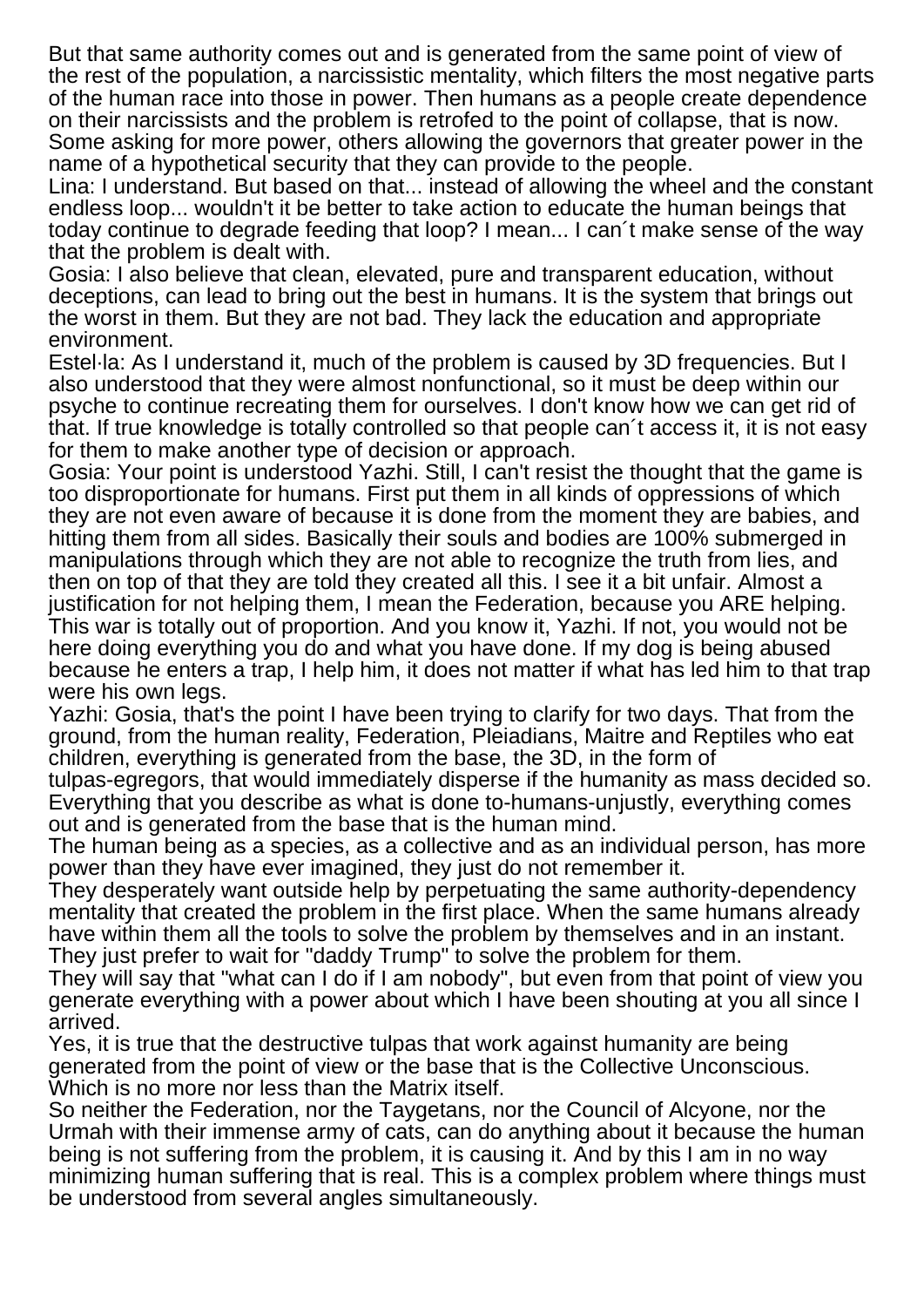But those who suffer cause their own suffering even if it is with the Law of Mirrors that dictates that if you suffer, you will only be able to see more of that and so you suffer more, so the Law of Mirrors (Law of Attraction on Earth) is not all love and kindness. So yeah, humans are in a destructive loop that they have to get out of. But with help in the form of guides. With direct intervention they will later only generate the problem again for themselves, and bigger each time, as it can be seen now, with the evil that is suffered today that already exceeds the evil of the Second World War, although again I am not minimizing anything.

Estel·a: Perhaps other races, or the Federation, helping, shouldn't be seen as solving the problem for us and maintaining us as victims. Maybe it is us, (since we are all one), helping ourselves from the plane or density where we do have the strength to do so.

Gosia: Yes. It would not be solving everything. But it would be to assist, facilitate, promote, inspire. Then leave them alone again. I wonder if Taygeta was invaded by the Maitres, would other races also leave you alone to solve it? In fact, that's what the Federation has been created for, to assist and unite against the Reptiles. UNITED. Not leaving a race alone, because "they have created it". Although everything you have explained I understand too. But I don't see it as contradictory to helping. If not, what would we still be doing here then?

Yazhi: Taygeta cannot be invaded by Maitre, because it is not within their Collective Unconscious in the form of a problem, because they know them, that is to be in a density above the Maitre or any problem of that kind.

And helping without it being seen as help but as something that is taken for granted because that is the way things should be is the basis of all holographic society but is not the same situation as the problem on Earth.

The Federation does not exist from the point of view of the average human reality. That is the one that concerns us. Whether you who I speak to understand more of that is up to you. The truth is that from the point of view of the human collective, the Collective Unconscious, the Matrix, there are no Galactic Federations, neither Maitre nor Reptilians. That is an undeniable basic reality in which the vast majority of the population lives.

Your understanding exceeds that, so you are inside another reality, another parallel world. For lack of other words. But from the point of view of the Collective Unconscious, everything comes from them, everything is generated by them and as soon as there was an agreement to change that collective Matrix, the problem would collapse in days if not hours. And this fact is what has the Gates and the Soros and all those old millionaire mummies terrified. That is why they try to destroy humanity before humanity destroys them. Because they are only tulpas of the Human Unconscious.

Gosia: This Collective Unconscious is super difficult to reprogram.

Yazhi: There is and will be a trigger that will re-establish the direction of the Unconscious Collective, as we have already seen with what happened with WhatsApp and the stock market. It may look difficult, but it can happen even overnight.

Estel·la: Ok, everything is generated by the Collective Unconscious and everything is our responsibility, and we are the solution and the problem. So, everything that is happening could be viewed as "being fine", because anyway the awakening is individual and even if it´s just a few people, they are already changing. Either way, death is just a transition to another point of view of our being. By assisting or guiding people, each one will go through their process and will return to where they want to be. But so, will humanity survive as a race? If from what we have seen we have taken it to this extreme, and there is no factor that is going to change anything drastically, it seems that things are looking rough.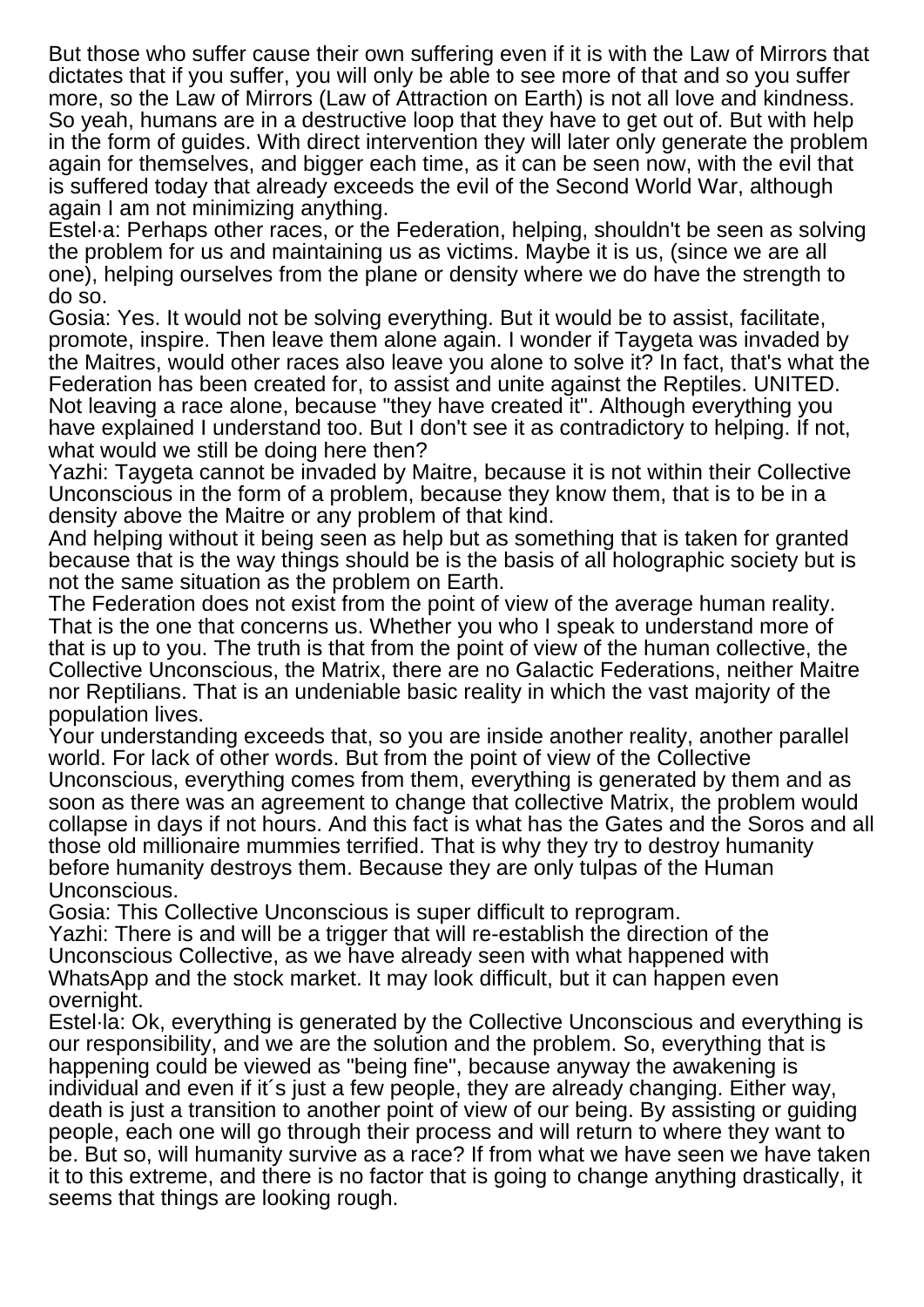Yazhi: From the individual point of view, many will leave the existence called physical in this way, and in mass-collective, and that, yes, is due to pre-natal agreements without it being seen as something tragic from the side of the afterlife.

The human race will never be the same after this, for better or for worse. On Earth it will survive, but it will not be the same civilization and at a cost in lives and suffering. However, humanity as such always survives because it does not even depend on the Earth to survive as such, as existence, since it exists all over the Galactic quadrant. From the bigger point of view what happens on Earth is just a local native brawl.

Without taking away from what causes said tribal fight in terms of real suffering. Estel·la: How did the Lyrians have within their Collective Unconscious the races that invaded them? We have also been told of planets with very loving races, but unable to defend themselves, being attacked by these regressive races. How were they concordant with such a situation?

Yazhi: As I explained to Gosia last night. Alpha Centauri was a 5D problem, not a 3D problem generated by a different Matrix, bubble apart from the base 5D. So the rules don't apply the same.

And yes, very loving but they did put themselves in a self-generated position that made them compatible with the problem. For example, you can't just be love and light if you are inside a Collective Unconscious - Matrix without the neighborhood rascals coming for you. Taygeta is a very loving and advanced society, but it is also very strong militarily.

Estel·la: But how did these races, living on remote planets, make themselves concordant with a situation like this? I'm just trying to understand. As, for example, the planets Tau-Cete, GJ 667C -c... that we covered in the last videos. I mean, from what I understand they weren't surrounded by this predatory Collective Unconscious. Gosia: They were not in the victim mentality, of Law of Mirrors, because they had nothing "bad" to observe before.

Estel·la: Exactly.

Yazhi: There is a problem here. To be able to say why something happens, you have to have a previous framework to be able to understand the next framework of ideas and concepts.

The first is that from where reality is being generated for everyone, the Galactic existence, the entire Universe, everything comes from a single singularity of consciousness. So from that point there is no time, no distance, no matter. Here we are concerned with the concept of non-locality. So any planet, no matter how far away, will exist within the same frame of consciousness that affects others.

One race looks the same as another physically, let's say all the Lyrian races, because in themselves they have a Collective Unconscious, or group of ideas, that determine that your consciousness will be reflected with this appearance that you call "human" (Lyrian appearance).

Then said Lyrian Collective Unconscious will pass the same tulpas among all its members creating a generalized and shared problem among all. Unless individual components of these races, as isolated cultures, such as Taygeta, understand the nature of the problem that affects us all and with it, even if it´s just for them in isolation, can generate the solution. So Taygeta already found the solution to the Maitré and Reptile invasion, the antidote, but humanity has not yet.

Why doesn't the Federation go and free all humans? Because it is not within their reality, therefore even wanting, they cannot access the same Collective Unconscious. It must first be part of said Collective Unconscious in order for the realities, timelines or densities to be compatible. It is like asking a ghost for help to move heavy boxes. It cannot. The Federation must become a part of the reality of the collective so that they link, so that it can be interactive, or else it is not possible to move to touch anything from that other reality. Realities are not places, they are ideas. There is no matter,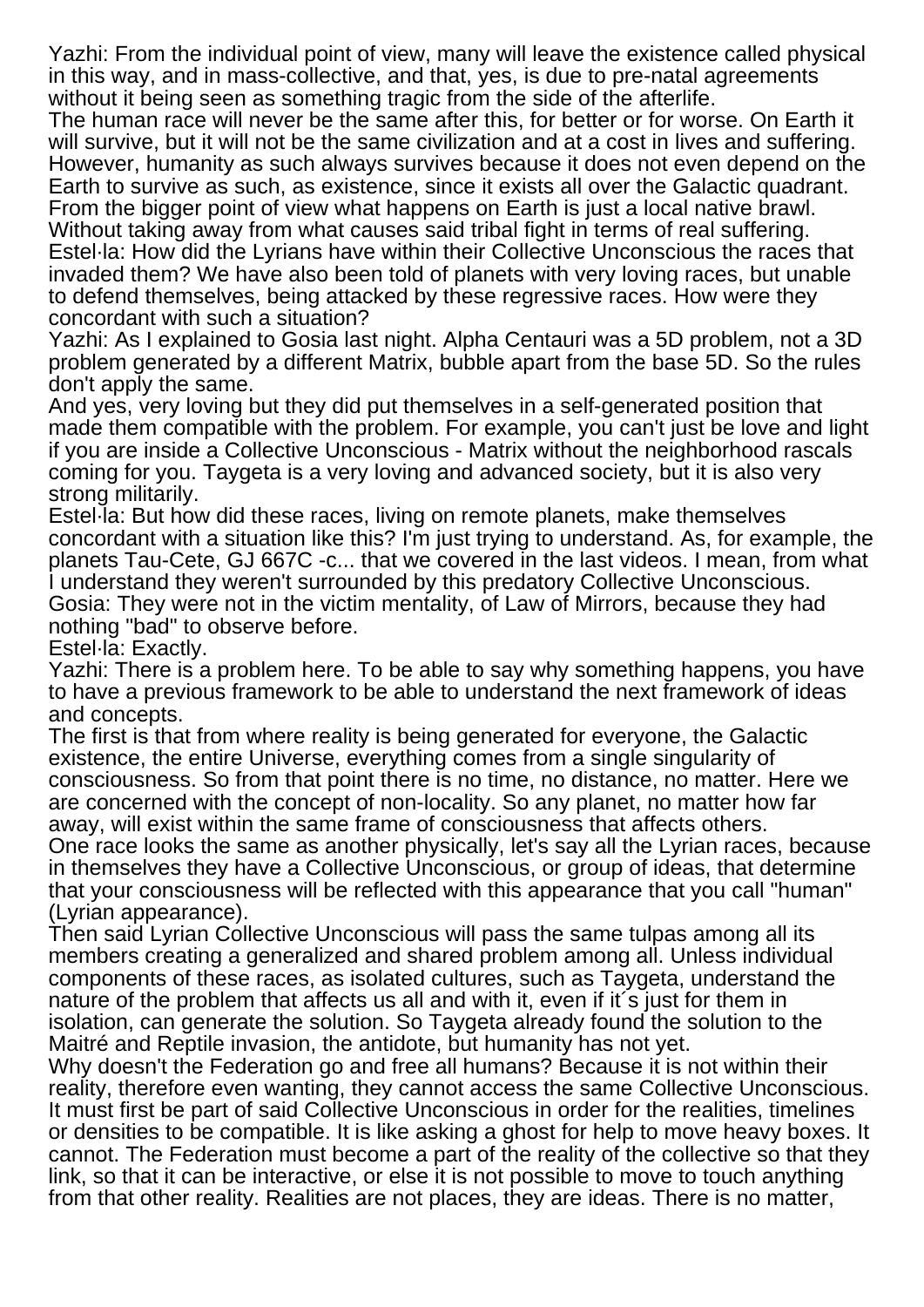there are no places, there are no distances, there is no time, everything that makes up the universe and objective reality are ideas.

Gosia: The Federation cannot... from what you have said, but Maitre and other assholes of the universe do not ask themselves these philosophical questions, if they are in a proper bubble or not to humans. They "invade" them without questioning anything. But the Federation cannot. It seems a bit bureaucratic. Those who violate can violate, but positive ones have to adhere to "rules"... whether they are in the same bubble or not etc. I understand your point, Yazhi, I do, I just feel frustrated because I see it all quite disproportionate.

Estel·la: Very interesting. I understand your point, Yazhi. But yes, if the Collective Unconscious does not believe in Federation, how is it capable of believing in Maitre and cause being invaded by them? If they are part of the same life off this planet. Yazhi: Maitré does not invade anything really, the humans let them enter their Collective Unconscious. They will be Maitre for you, but others will call them Gins / Demons / Entities. Many names, same things. The thing is that this exists in the Collective Unconscious and it is reflected materializing as the problem and as old Nerd millionaires.

Estel·la: How did Taygeta manage to isolate itself from this Collective Unconscious? Although being here present, perhaps not quite.

Yazhi: Not quite because if someone is enslaved and it's your sister/brother, you still are too.

Lina: You talked about how bubbles don't fit. So... why not expand this bubble? Why is there so much "fear" or caution for Earth ideas to come out? If, once they do... together as a community we can defeat them?

Yazhi: The fear comes from the extraterrestrial 5D races that are still ignorant of what I am trying to explain here to you. As I have said before, that fear is part of the problem because the human Collective Unconscious is part of another more expanded Collective Unconscious that includes the fear that the human problem will leave the Earth.

I have said that the human Collective Unconscious composes the Lyrian as the sum of all the Lyrian races. But these in themselves are also part that forms another Collective Unconscious that includes that of other non-Lyrian races.

Taygeta is here and would be affected, "because the ideas would escape towards Taygeta" but it is not like that really, it is only if you allow it with your framework of intellectual understanding that dictates your reality. So even immersed in the problem, Taygeta is immune for the most part. Even so, there is quite a strong cross-cultural contamination, but again it is limited to what can enter Taygeta's Collective Unconscious, so the bad earthly customs will be able to get out but not to that destructive level. Simply because they are aware of it.

Gosia: You said the regressives don't really invade, it's the humans who let them in. Like the low immune system of the human body that allows parasites to enter, yes? Yazhi: Yes, because where the immune system has a weakness is where it will be attacked. But even here it is not that it is invaded from the outside, but the formation of the problem (infection) is promoted internally since the microorganisms that cause the infection were already inside the body, just that the system, when collapsing at a specific point, creates a disturbance in the balance that causes said infection. But even in the case of infectious diseases it is not an external invasion, but an internal imbalance that causes the problem.

Lina: Yazhi, I had this question. The ideas of the humans, aren't they seeping into the "5D"? Because by being able to solve things we are also capable of making them worse. So with what you say, yes there is a negative transfer of "3D" ideas for the "5D", and a "5D" ignorance, which has not yet been addressed. But at the same time, the transfer of ideas occurs despite the created apparent lunar bubble... so, wouldn't it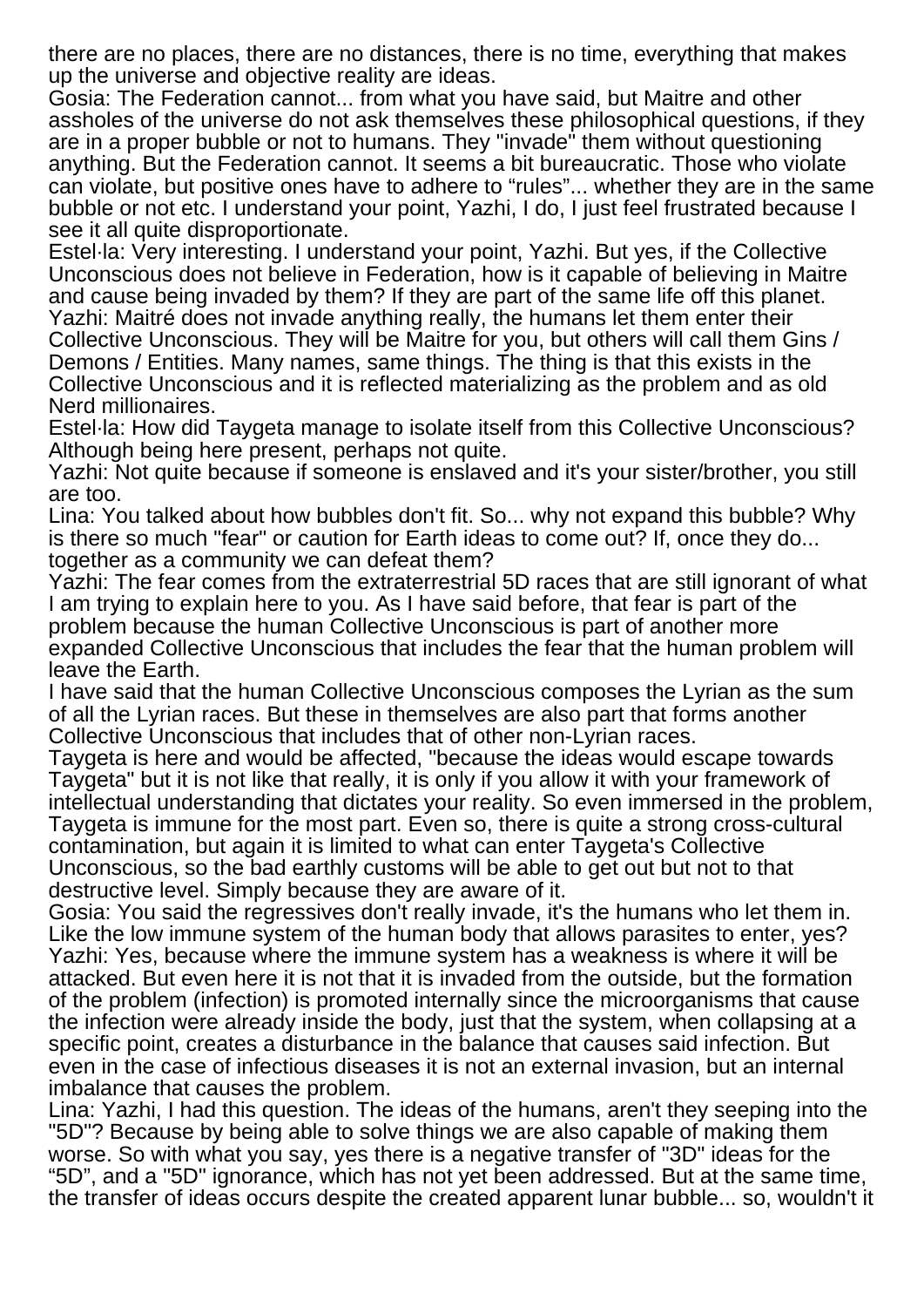be better to expand this bubble and go through a re-education? I know it sounds like "Daddy Federation save us" but THAT'S NOT MY POINT here. Rather seeing the misunderstanding of the situation from the "5D" and the "3D"... all this sounds like it will continue to snowball.

Yazhi: Good observation. However, in any case the whole problem on Earth is already outside the Earth contained in the more expanded Collective Unconscious. Just that the imbalance is taking place on Earth, as with infection. So there is really nothing to export in the matter of problems. If a 5D race is compatible with one of the problems of the Earth as - if it was exported to that race, it would be only because they let the problem in because of an intrinsic weakness or vulnerability of said race, the imbalance. No problem can enter to invade a living organism or a Matrix if it is not invited in the first place.

A destructive 3D idea cannot invade a place, like Taygeta for example, because Taygeta is already aware of the existence of said potential problem, therefore it does not lend itself to having that vulnerability, this is because it has greater knowledge than the Earth, and the greater knowledge the higher density. As I have explained before.

It is having an awareness and wisdom that protects an advanced civilization from being compatible or from being contaminated by a lesser or less advanced one. It is immune because it already knows the problem, its genesis, its causes and solutions. Estel·la: So if humans were able to solve the problem they are causing, then the Collective Unconscious Matrix of all the other races, of which they are part, would be fixed?

Yazhi: Yes, exactly. And this answers a question that Gosia asked me last night. That is why so many other races are also so interested in solving once and for all the problem that is on Earth, because it affects us all, because we are part of the same more expanded Unconscious Collective. So for all the races that exist, the Earth is a point of imbalance that causes an "infection" that affects us all.

So it´s not that there are regressive beings and positive beings, only from the point of view of basic duality. The real nature of the universe is integration and love. So the concepts of regressive races, whatever they are, Maitré, Reptilians, only remain as points of imbalance caused by an intrinsic vulnerability generated by a specific group that turns out to be exactly the one that is being affected by the problem in the first place.

Lina: Then, opening this bubble would be possible... it would be an option. The re-education, after opening... of course for that... the infection can be attacked by existing cells... but they must be nourished with vitamins and minerals that come from outside.

Yazhi: Openness, in the form of education that includes all the races affected by the Earth problem, is something inevitable that is happening automatically as a consequence of the interaction and the study of what is happening on Earth. Estel·la: If so many races are interested in solving the problem, why do I only see you Taygetans assisting with information, for example? And not mentioning that you get censored by the Federation itself, a conglomerate of said positive races. I do not understand.

Yazhi: Because the part of the Federation that is putting obstacles against helping the Earth is generated directly by the Human Collective Unconscious, being exactly the same. In other words, humans are that troublesome part of the Federation. They are the same. They are on Earth and 5D Saturn simultaneously. This is a confusing part, but I have tried to describe it with the phenomenon of mirrors. In other words, the humans themselves are blocking the Federation.

Gosia: Please explain the mirror phenomenon again. More technically. I have pieces of mirrors subjects in various places.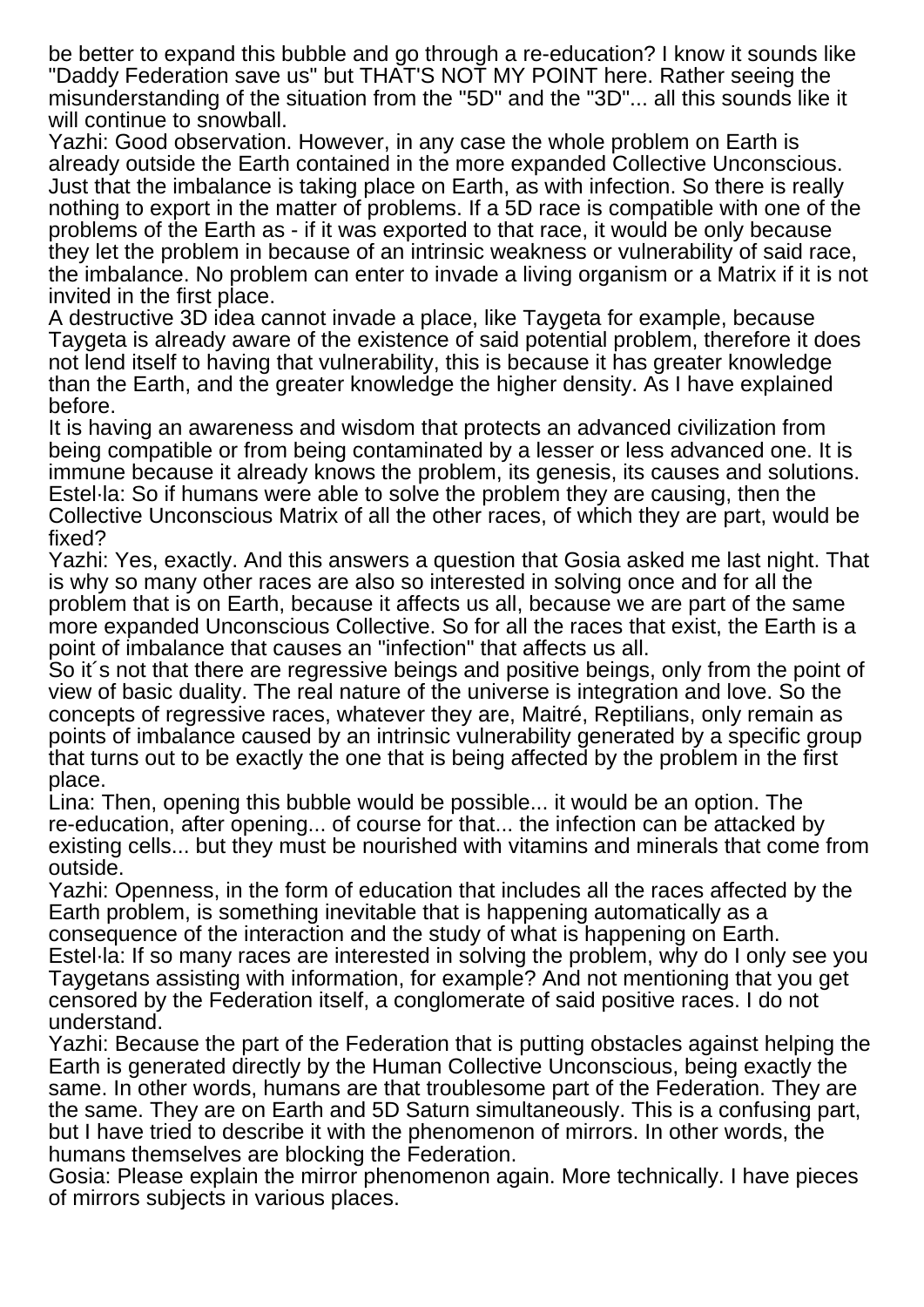Yazhi: It is a gigantic subject. Mirrors topic was explained in the video about DNA, by my predecessor. In other words, what is understood as reality in a density is only a reflection-leftover of something that is more complex in a higher density which in turn will be a reflection of something higher. Being that in the end they are only parts of the same.

This happens because from the point of understanding of a lower density one has and processes less information than in a higher one since the true nature of everything that exists is consciousness... (ideas).

Gosia: But Yazhi... from what I understand about mirrors, 5D people create mirrors in 3D. Not the other way around. That's why I don't quite understand why the mirror affects the person in 5D and not the other way around.

Estel·la: I think it goes both ways, as below, as above, and vice versa. There is no one without the other.

Gosia: Yes, exactly. It is unity. But Yazhi has put the focus on 3D affecting 5D. Apart from this, technically what I know about mirrors... first you have a person in 5D, then your mirror is created on Earth. In this sense, the 5D would be the "original". The pattern.

Lina: In that case it would be a mutual feedback from what I understood... our convictions alter 5D beings as lessons learned, ideas are exported in that sense. Yazhi: The problem is that it's not exactly just a reflection but it's a two-way process. Where in a holographic way, all inclusive, the densities are affected and influenced by each other. You would think that 5D is the pattern, but 5D just observes another pattern that is higher and more complex. You are not how you see yourself in the mirror, your true being has no form, you are only light, energy, expanded and unified ether. The fact that you have a defined form, I another, is only because of the ideas that we carry and that define us.

So the forms, appearances, tend to repeat themselves because although it seems that there are an infinity of possible variants for the Lyrian form, the truth is that there are not. It is an anthropomorphic form limited to a number of physical appearances. So a physical appearance can be repeated in more than one place, and a physical appearance occurs because it is an idea, an idea is a frequency, so a person in 5D and his or her terrestrial mirror look the same, for example, because they maintain a very similar frequency.

So people with similar appearances share similar base frequencies although due to the greater separation in 3D they are limited to certain bubbles of consciousness that in turn create a different way of thinking between two very physically similar people. Base because even if two people look very similar, almost like clones, they may have different values in terms of complex ideas, such as ethics, interests, morality, but they will still retain the base that defines them as 198 long-haired blond men. One Norwegian, for example, the other Taygetan. And the influence between them is two-way, whether they like it or not.

The physical mirrors are annoying and difficult to understand for the average terrestrial person, they are presented in the culture of the Earth as Doppelganger's for example.

Gosia: Ok, so through these mirrors the Federation can be influenced? That's the idea? Is that why the Federation is how it is?

Yazhi: Yes. That is why humans with their low collective consciousness stop the Federation. In other words, the humans themselves are blocking the Federation. Gosia: But they up there are in theory in higher frequency in 5D. They should OVERWRITE the lower one, of their mirrors. Why don't higher beings in 5D influence

their mirrors more? Don´t they have more creative power?

Yazhi: Because the greater the understanding of 5D, not everything is understandable due to the limitation of the less possible understanding from the collective mentality of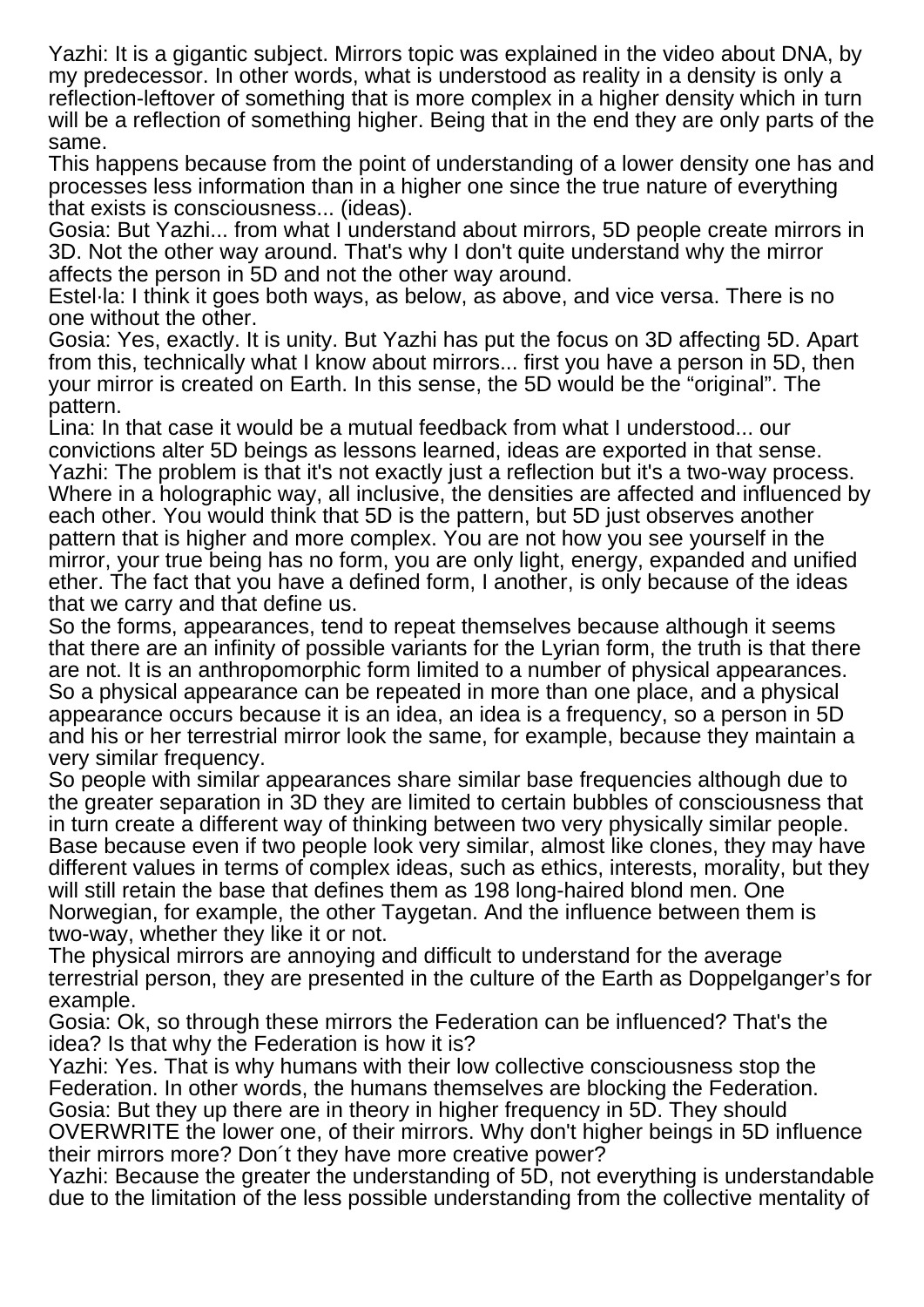3D.

Gosia: Could you rephrase this please? I did not understand.

Yazhi: From 5D you can understand many more things than from the 3D lens, so 5D understands and is influenced from 3D but how 5D can influence 3D is limited. It is the same phenomenon where 4 does not understand 9 but 9 does understand 4, because it contains it.

Estel·la: The 3D limitation of understanding consequently affects 5D... hahaha, what a mess, what a knot! And why don't other races join in? The disclosure, the re-education that Lina was also talking about.

Yazhi: Because they are immersed in their own paradigms of understanding, their ideas, their concepts, will also be influenced, but, by their own conviction, they do not enter the same dynamic.

Estel·la: I don't understand in what other ways they are helping then.

Yazhi: Only as guides working through their starseeds. And they do a lousy job, I'll say. They themselves in 5D carry their own learning process.

Lina: Ok. Saturn Federation are beings that are here incarnated as starseeds living the 3D. And the 3D influences those 5D beings by transporting regressive ideas... but repeating the same strategy 100 thousand times to solve the problem, and never solve it... then... they are insane! I do not understand, from their vision in 5D... why are they not proposing better solutions?

Yazhi: Because solutions to 3D problems can only be found from the point of view of those who have generated them or they will be repeated. In other words, the problems of the Earth can only be solved from the Earth plane. From within, being humans who fix them. That is why there are so many starseeds inside now because it is the only definitive solution to the problem. That is what the starseeds are for, they are the cavalry that will solve the problem.

As I explained above, the Federation cannot come in to save Earth because it is not in its density. For it to be, the Earth collective must have within its existential framework and understanding said Federation or otherwise something that does not exist for them as a collective will not be able to affect them or help them.

As an example: I cannot affect the human Collective Unconscious alone, it does not work, it does not link, there is no entry point. That point are the starseeds. I need to use starseeds below so that from the dual understanding, 3D and 5D, that they have, they can serve as a bridge so that what I say can be filtered to the people of Earth. Otherwise, they will not listen to us or very few. As already proven before.

Estel·la: Another point that you have mentioned before that humanity would continue but after suffering and that they will never be the same. Won't this have consequences too? All those people returning to 5D, having passed through so much fear?

Gosia: Traumas would continue to be exported abroad. Perpetuated cycle. Yazhi: From the afterlife point of view, they don't see or interpret fear in the same way. However, yes they take fear with them as ideas that in themselves, as I described above, are the cause of the 5D Collective Unconscious being fed more, and the tulpas that affect all races are perpetuated.

Estel·la: If the starseeds came in with all their memories... maybe they would be more capable. But if on top of that, many are programmed not to remember, we are not going well.

Yazhi: They won't remember but their understanding and essence is stellar. To demonstrate that, otherwise you wouldn't be here with me, you would be doing something else. Checking if the Kardashian has a new hat or whatever.

Estel·la: What worries me is all the claustrophobia, stress, depression, that the awake ones are going through.

Yazhi: In itself, from the point of view of understanding, the awakened ones are the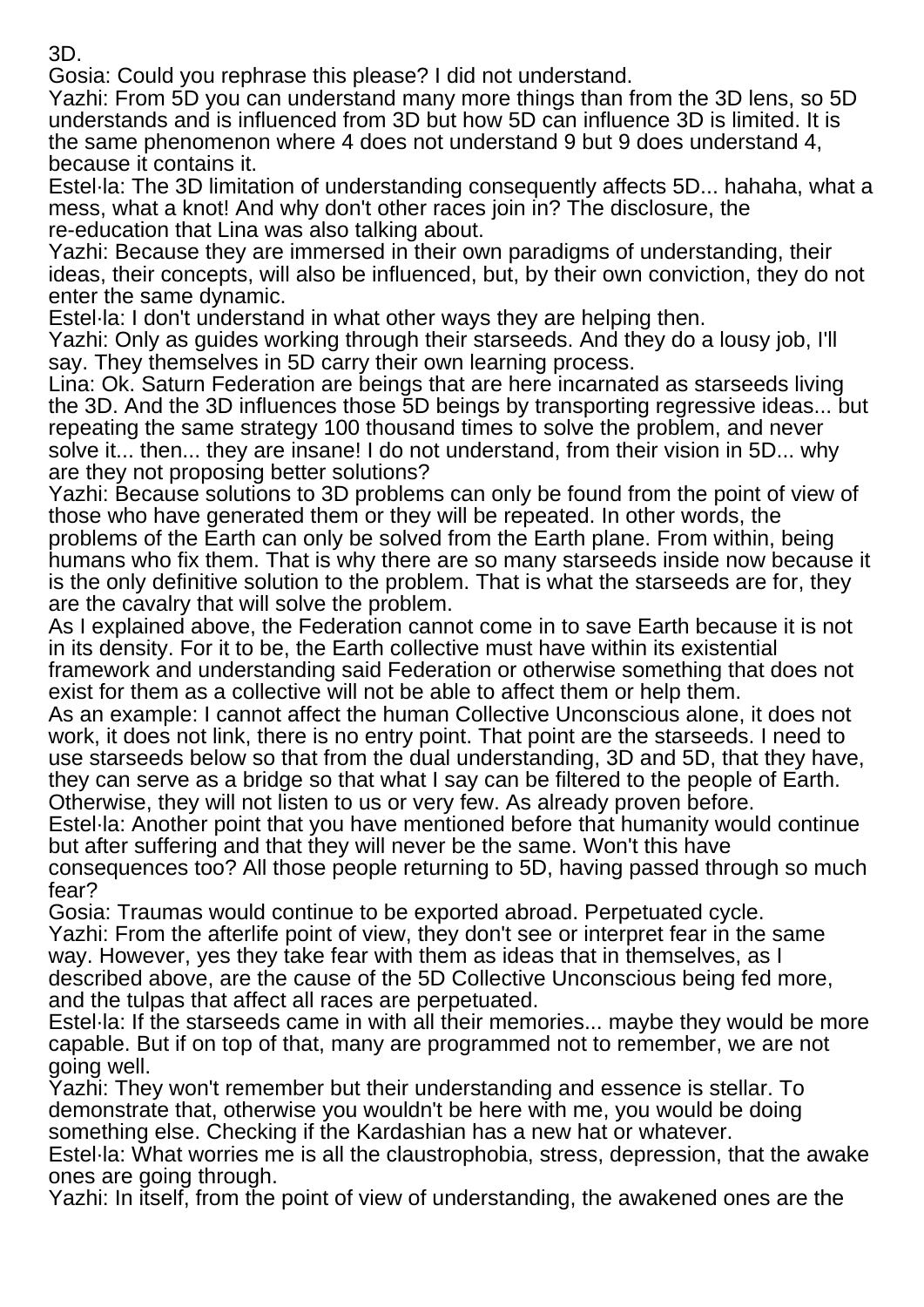ones who are suffering the most and by far yes, exactly, because for the "Matrix" people nothing is happening, there is a pandemic ok, but as soon as they are vaccinated everything returns to normal. They will put on their masks and go about their lives obediently and with a smile.

Lina: Ok. But I don't mean that they come to save us. I already understood that it is not possible. Rather... for example, the starseeds entering all with agreements to remember. Or that all the races involved in sending starseeds agree on a single story... a single version. So then, by seeing all the disclosures of true "contactees", the manifestation can be unified. In other words... using the same system that enslaves us to free ourselves.

Gosia: Good idea Lina.

Yazhi: There is a huge number of children who are entering with full memory nowadays. Which is why the Cabal attacks them so much with normal injections, and now with this one.

And how to validate who are the real contactees and who are not? Everyone wastes their time attacking each other all the time.

Gosia: That's why they should come with the memory. With agreements. All together. Not without memory, scattered. And each with different version of things. According to their races and agendas of these races. Join! UP THERE. As much as below. And united before coming. Agree on things at some multiracial council. And enter like an army. Remembering those agreements. Because if not, as you say, they only attack one another. They fight for who is telling the truth.

Yazhi: That has already happened, that's why so many children ae entering. And not only in 3D. In 5D for the same reason. Myself included. Full memory.

Estel·la: But let them come in as walk-in's because we don't have time for them to grow up.

Yazhi: Yes, there are those also, but as you say, they must be more.

So in summary for today, the Federation cannot intervene as humans would wish. It is not that they do not want to, but that they cannot.

Lina: Because they are not part of our collective conscious reality. Did I understand well?

Yazhi: Yes.

Gosia: Don't you see that as an excuse a bit? Or do you see it totally good of a reason?

Yazhi: It's no excuse. It is an existential barrier.

Estel·la: I understand that, for example, if the Federation now wanted to intervene openly, it might cause more problems because people would panic and end up committing suicide or something.

Yazhi: Exactly. Because in the existential framework, in the human Collective Unconscious, the Federation would only be something like in "Independence Day", UFO invasion, with negative results. This because of the mental programming that they have.

Gosia: Yes, but I am not referring to that kind of intervention anyway. But behind the scenes. Taking control of the media, secretly. As always was the idea.

Estel·la: Yes, I very much agree, and I think it is necessary, for the people to at least have access to the information.

Lina: What I don't understand is how we can continue joining voices and soul path choices here in "3D", if every time we start joining up... the Federation itself pulls down that "disclosure", with completely regressive tricks, against you for example. This way we can´t proceed joining up. It's like building a castle and being attacked every year.

Yazhi: Yes, but the "Federation itself" from your point of view is nothing more than the Cabal that controls the media. If humans alone and together from the point of view of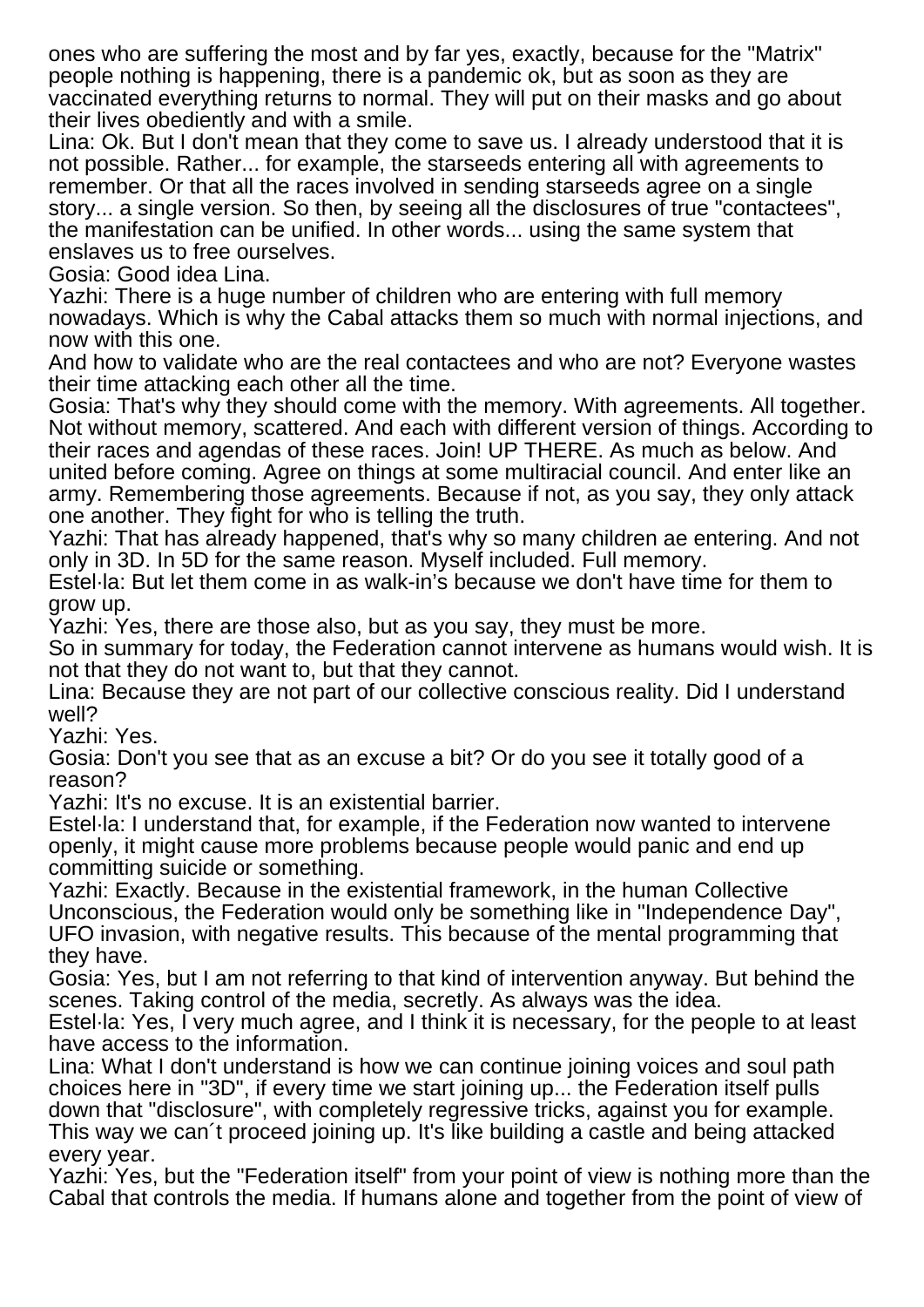the Collective Unconscious say "enough is enough", everything stops suddenly. The old mummies and nerds with syringes would lose all their power immediately. From the point of view of the human Collective Unconscious, they themselves are the Federation that governs them

Gosia: They don't know what they need to say "enough" to. THEY DO NOT SEE. Because of the level of manipulation that is HUGE.

Estel·la: Yes. But how are they going to say enough is enough if it is so difficult for them to even know what is happening? Even though they have everything at a click... but it is not part of their reality, like the Federation.

Yazhi: Yes, but that enormous manipulation comes from themselves. They must clear their minds starting from the individual to affect the Collective Unconscious from that point on.

Lina: Ok. So the regressive Federation, the one that attacks you directly on the ship, your identities, your ships, your internet connection... that Federation in "5D"... is real... not tulpa... that one we did not create... but it is the filtering of 3D regressive ideas?

Yazhi: All there is, all that exists are tulpas, egregors. You are a tulpa, I am a tulpa. Results of firmly holding a constant idea, which in turn is the harmonic of a frequency that creates materialization. But it is still just an idea.

So from the point of view of this ship it does not matter who the Federation is, because it is the same, so if it is the Matrix 3D attacking or the Saturn Federation, from my point of view they are two names for exactly the same thing.

So is the Saturn Federation infiltrated? Sure, but from Earth's point of view from Earth. In our case, we are also creating these tulpas. Creating with it an agreement with the human Matrix perception not in accordance with our existence because it is not part of the Collective Unconscious, therefore it attacks us as an immune system would attack an external pathogen.

But that pathogen does not stop with us, more obvious components of what is a not accepted part of the Terrestrial Matrix, but it extends to you as well, since you are also attacked for the same reason.

Therefore, for the 3D Matrix, Collective Unconscious, you are us, as we need you to "exist" there, and those who attack also need you to serve as a bridge to us. I am not saying this from the point of view of recrimination. But for clarification.

From the point of view of that 3D Matrix Collective Unconscious, you are us. That is why they accuse you of inventing us, because it is all that the Matrix sees, it does not see anything else, they only see you. This is because each one of you here has one foot in the Matrix 3D and the other foot in the Matrix 5D.

Estel·la: I understood very well, thank you.

Lina: So the bubble of our unconscious Matrix creation spread like a deformed balloon encompassing you and part of the Federation as a sort of a feedback of ideas that in a certain way perpetuates the loop we are in?

Yazhi: Yes, it can be described as a set of bubbles. Everything influencing one another, simultaneously.

But the entire Universe is a great whole, and the subdivisions are only illusions from thoughts that generate ideas of separation, but it is an illusion, and when one or more people agree to see things similarly enough, sharing the same basic ideas, it is when perception agreements are formed that are the Collective Unconscious. The bubbles. Large bubble made of smaller bubbles, up to the basic bubbles that would represent each person or individual. Every soul. And each soul is only an occurrence of the Source, of the Whole, a "from here to here" in perception will be called... "Gilberto Gomez".

Cristina: Of course, I understand. It reminds me of the movie "Inception" where the dream thief is attacked by the dreamer's unconscious.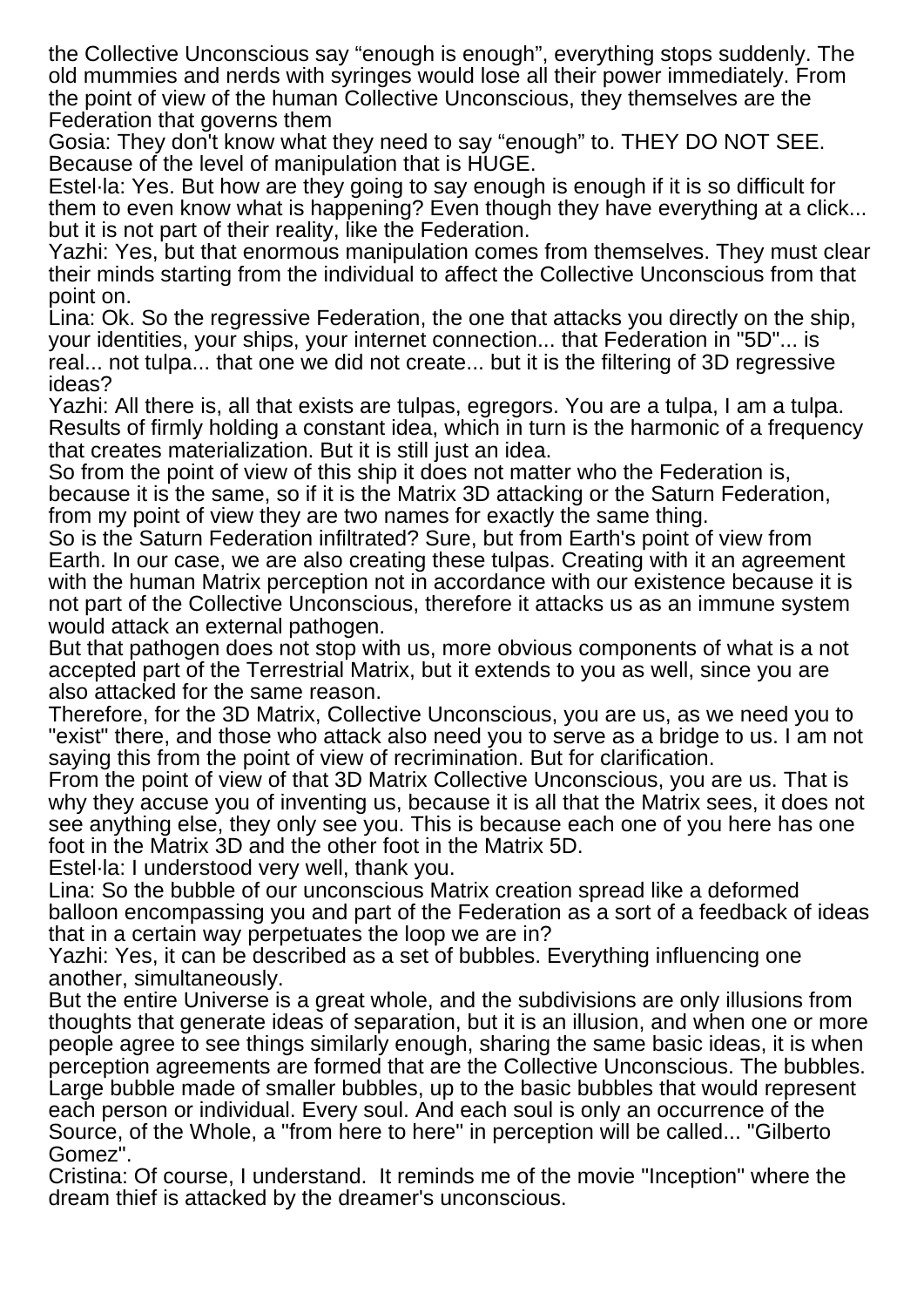Yazhi: One of the best human films, one that I have studied thoroughly. I understand that few humans can understand it without seeing it half a dozen times. As in this movie, the collective within each dream reality will begin to go against whoever is creating the reality, in this case you. Because they are the ones who destabilize the system that in itself would be perfect (as explained by the Architect). Cristina: Yes, it is one of my favorite movies.

Estel·la: My question is: How to modify this Collective Unconscious? On a large scale: participating in the divulgation and transfer of knowledge in order to facilitate change in other people... but on a small scale? That is to say, we ourselves are by right, each one of us, that Collective Unconscious, nothing more. So, what do I do not to find myself in this division 3D-5D and be able to change the course of the Earth? Yazhi: You will not be able to, nor will I be able to, nor will anyone. That is why the Federation cannot intervene. Because the change, the motivation for change, must come from within with a process of maturation and progression of internal consciousness, not from without.

And for that you need motivation or incentive, and unfortunately that incentive is friction, which translates into collective suffering.

"Verum vident finem noctis" - See the truth will end the night.

Each "asleep" person must become aware of the lies that sustain the present problem of the Earth. It means that people like you are the only hope for humanity.

Estel·la: But if I am awake, why do I continue to perceive people asleep?

Yazhi: Because your understanding exceeds theirs. You can see them, you can understand why they think as they think, but they do not. You see people asleep because you are awake. You are in their reality and you are not. You will share the same table; however, their realities are different, parallel worlds, entirely. You are the door, the bridge, between two worlds.

They cannot and we cannot intervene without making things worse. Because we only feed the cause of the problem: the dependence on having problems solved from the outside, having everything to solve the problems themselves.

Gosia: But is this what the Federation itself thinks? Is this how they explain it? What you say here about them not being able to intervene, is this your understanding of their reasons, or is it something that they explain themselves? Because as much as we can understand this whole thing in this way, their reasons for not helping might not be so noble.

Yazhi: No, they don't understand why they can't, they go around with other kinds of reasons, like Karma. But it all comes down to what I just said. They only complicate things more, while it´s all rather clear. They cannot intervene because it is fighting fire with fire, they will only fan the flames. The reason is what I see personally.

Cristina: And if the Collective Unconscious attacks us as if we were a virus, because we are in another reality, how do we continue to help? Because from what I understand, the more we learn, the more it will attack us?

Yazhi: Yes, you are the problem for the Collective Unconscious. As for you the "Matrix" people are also "the problem" because they do not share the same reality (because they do not belong to that Collective Unconscious).

Lina: And so? We are bridges, doors, but we are not able to wake them up because they must be the ones to wake up, and we don't have enough time before they destroy themselves and destroy us... So?

Yazhi: Like the old saying, you can only lead the horse to water, you can't make it drink it. Therefore you can only offer other "asleep" people the information you have, but you cannot make them believe it. For that, they must see and experience what you say firsthand. This is how they are all programmed by the very Matrix. And so they will have to go through whatever they have to go through to realize their mistakes. It is not what I want, it is what I see.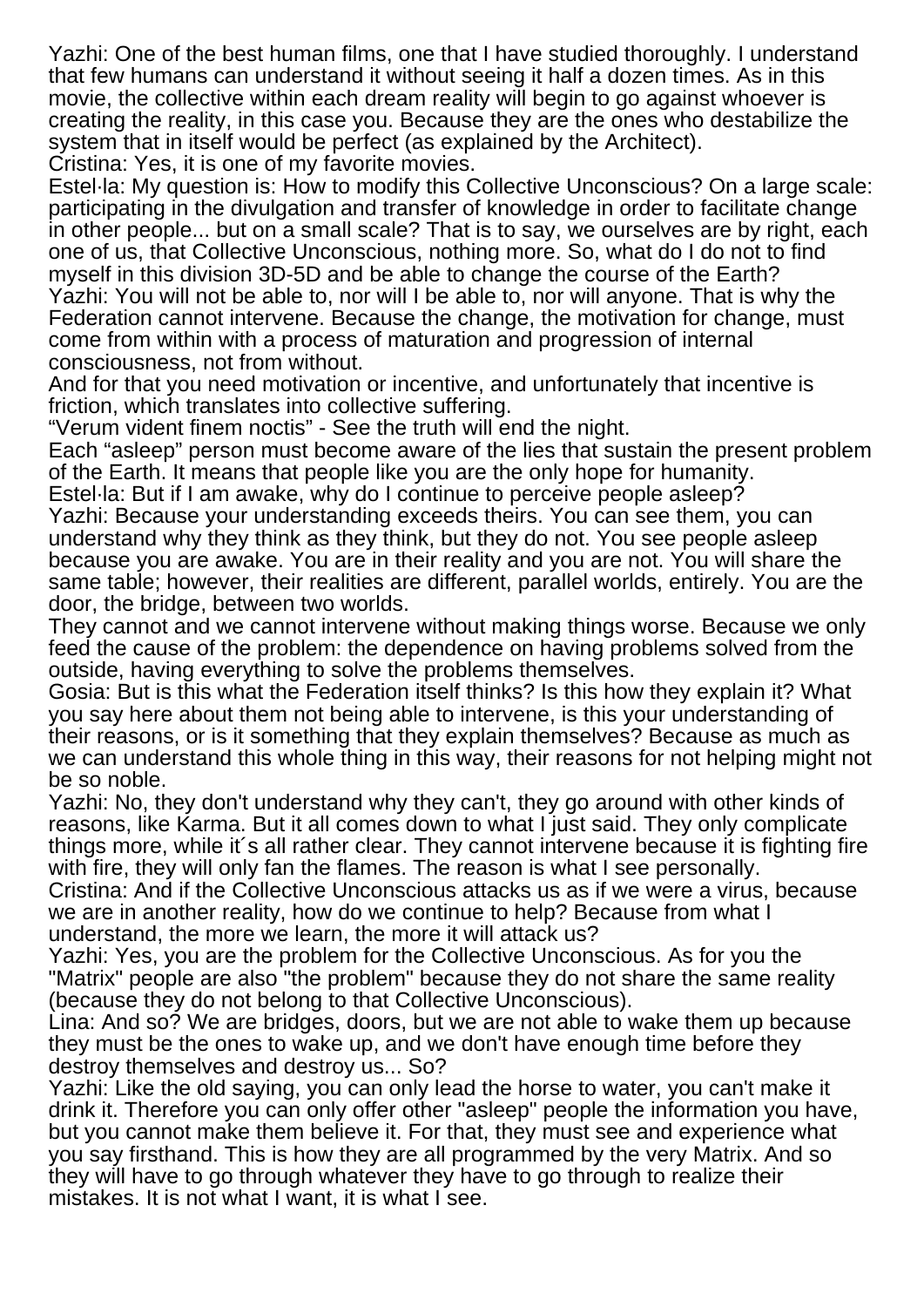Estel·la: So if everyone's awakening must come from within, interest and curiosity, and you are saying that this is caused by friction... do you mean that what is happening is okay?

Yazhi: Unfortunately, the friction causes them to change, because it takes them out of their comfort zone and forces them to take action. You learn by suffering. That is unfortunate but it is so. However, it is not necessary to suffer to learn, but that is something that you can apply, not them, because their minds are very basic. Estel·la: But in this case, where friction is stifling and everything possible is already done to transmit that information... What else can be done? Or all we have left is just wait?

Yazhi: You already do everything you can do and by decision of each one of you, you will continue to do it. Accept your limitation, it is what you can do and no more. If you begin to "sacrifice" yourself to "help humanity" you will only end up feeding the problem with your own suffering.

Accept what you can do and accept what you cannot do equally. Understand that it is not your responsibility to solve the problem even though you are the last hope,

because you are not alone, there are more people out there working toward the same goal, it will not be very obvious, but there they are.

In other words, you have the right to be happy and have a life, and not give yourselves bitterly to the cause. We can only do what we can, wait and watch. It is not your responsibility to carry the world on your shoulders, nor ours. Lina: SAME APPLIES TO YOU!

Gosia: Ok thanks, Yazhi. I think the same. Although one thing is still not clear to me, and sorry for insisting. Why, 5D people, by having more creative power - by having their broader perception, don't have more power to change what happens in the world and they need people on Earth to influence them from here? It is said that outside the Earth the power of manifestation is greater than here. Here it is doughy. So why not work on influencing the Earthlings and their mirrors from THERE where the power of manifestation is faster?

Yazhi: Remember that a density is just a group of perception agreements and what defines a higher density comparing to a lower one, 5D over 3D, is the amount of information that it processes as part of its existence that defines it. That information is because beings with those kinds of agreements have more consciousness, more memories, and more understanding than someone in a lower density. The greater the understanding, the greater the detail, the greater the movement of energy, the more rapid manifestation.

Gosia: Exactly. So? Why don't they apply their power of manifestation from above and instead need 3D humans to create things for them and change them? I am referring here to what you said that the Federation to change needs people on Earth, its mirrors, etc.

Yazhi: Because even if we understand a lower density, we are not part of it, as you understand your sleeping relatives, but still, you cannot change them even if you explain everything to them with puppets.

Lina: So they are 3D people who can't process that information yet... they are limited? Yazhi: Yes, they are limited, so they do not manifest what they want, but the only thing that limits them is their own ideas that they are limited, and that is what they manifest. As I have already said 3/4 of a million times.

Gosia: Exactly. And up there they know that they are unlimited. That is why it is from THERE where the change would occur faster, and it would be reflected here below. Because we are linked. Here the power of manifestation is slow.

Yazhi: Even in 5D they believe they are limited, but because they are in 5D they believe that the limits are other than on Earth, therefore more expanded. But they still have the same problem. For example, ask Anéeka if she can go through the wall.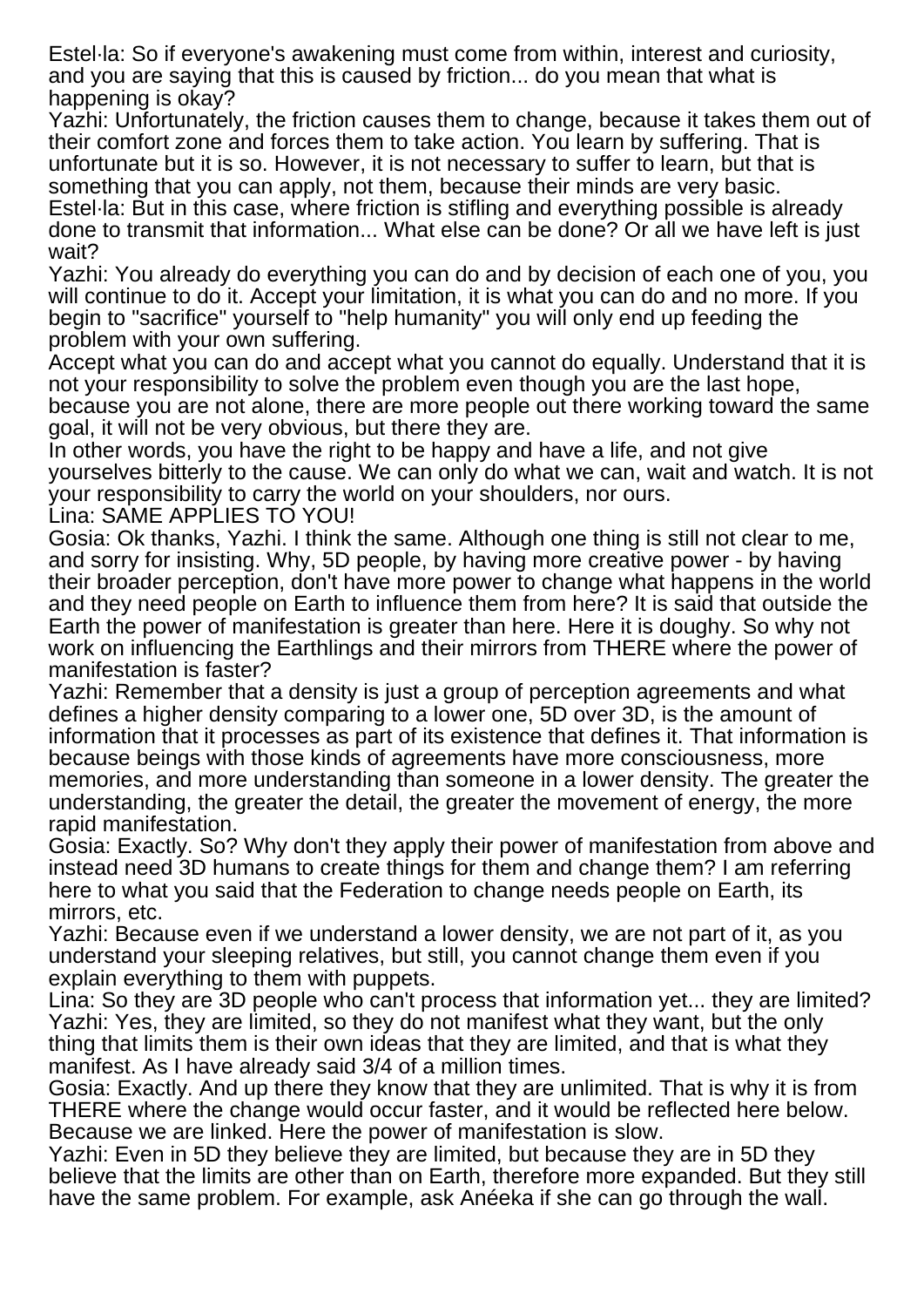Estel·la: That is, 5D influences 5D? But in this case it can´t access the limited 3D thinking?

Yazhi: Yes, it can, but hardly. You need a portal of entry, that is something with a frequency according to 5D but that can influence 3D as well (starseeds again). Gosia: Isn't it a lot that is required of people in 3D, when obviously people in 5D can't influence, for whatever reasons, those on Earth?

Yazhi: It´s just that the problem was generated from 3D, it can only be solved from 3D with a maturing of understanding.

Lina: Ok. In 5D they cannot influence a collective consciousness of which they are not a part. That is why they must form a part of it by coming here... But that generates a problem... which is the apparent limitation by ideas of those who are here... what those ideas of low frequencies "take up" to 5D. Did I understand?

Yazhi: If you look, for example: what happens if you leave your house and accidentally step on an ant and you didn't even notice? You are not guilty; you do not know. Because you didn't get involved. But if you walk and see the ant, then you have already gotten involved in the problem, now you already have "Karma" with the ant. Now you must be careful not to step on it.

This concept of Karma is what the Andromedans use to justify not intervening. In itself, strictly speaking, it is perfectly valid. In the case of the Taygetans, they have already looked at the "little ant", that's why they have the problem now.

Gosia: They have also looked at it. They're here. I don't see them exploring space elsewhere

Estel·la: I think they only look at the part that interests them.

Yazhi: Exactly. Everyone can only see to the limit of their own understanding. Lina: But then... how does this end? I do not see any other way but collapse... and that still will not prevent more souls from coming here to live this game, so entertaining for them.

Yazhi: We will see if the Human Unconscious can mature and expand fast enough to solve its own problem, or we will witness a collapse that sooner or later will cause the emergence of another paradigm, or more advanced Matrix.

Cristina: And what will happen to the awakened people, whom the system attacks? Will they be dragged down by the Collective Unconscious or will a new reality be created for them?

Yazhi: Most likely, the human Collective Unconscious - Matrix, will end up dragging them with them. But this is not over yet. The fight continues, the dice are in the air. Estel·la: They are going to drag us down with them? I do not want that! I should be able to create my own reality by myself!

Yazhi: And you still can and they can. Looking for how, between the cracks of the very system. Not everything is lost. Again, everything is an idea. You are very powerful.

The problem is that the total of the Collective Unconscious asks for what generates the problem to continue, the delegation of power, freedom, and human independence in exchange for protection against non-existent invisible problems that are only supported by ideas.

The starseeds are spiritual guides. They can't do much more. However, the spiritual is the basis of everything.

The only way to defeat this problem is to avoid separation. This means that you, the starseeds, lovingly integrate the Matrix people. I know they are the cause of the problem, but you should be smarter than them, and not create family fragmentation, for example, because of disagreement in ideas and understanding. Find ways to make people see the problem. For example, show them proof of something, not just tell them that you saw proof of that something. They are simple minds compared to your minds. So lead them to better understanding with small portions of revelatory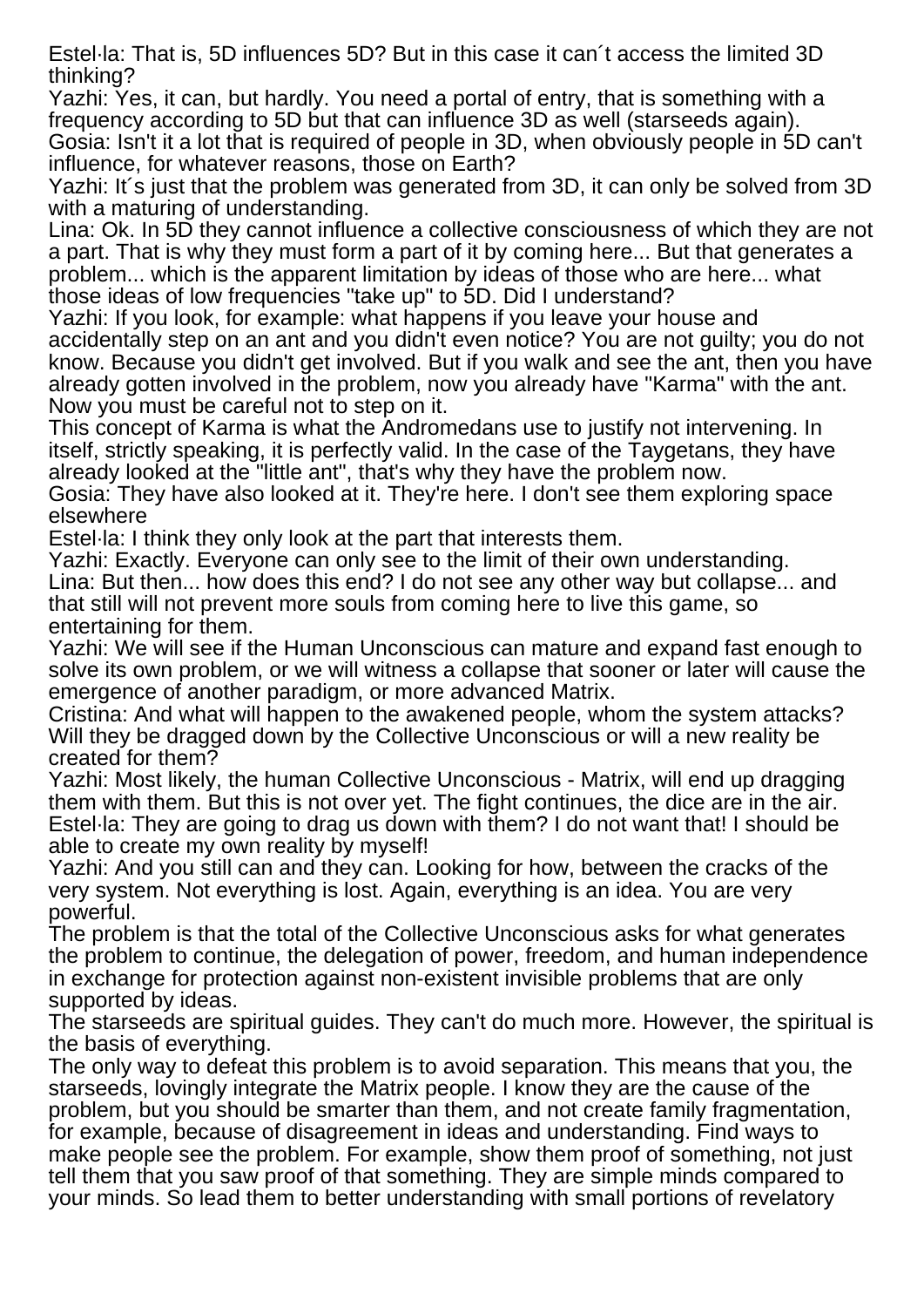things, visible evidence.

Example, do not tell them that the masks do not work, better show them how disgusting those masks are in terms of the collection of germs that they have with just a few minutes of use. So they will see the problem, it is not that you tell them about the problem. If they still want to breathe 80 types of microorganisms growing in the mask, it will be their decision. But they at least saw it.

Gosia: Ok, a doubt. The "awakened" starseeds are the ones here to fight against this system to change it. But all the other starseeds, broken shoes, that are not yet, let's say, awake, are they the ones that create this reality that we are seeing (for the experience or whatever), or do even the "awakened" starseeds create all this? Yazhi: Yes, they went in there as starseeds seeking the experience. Be that in reality that is not necessary. Everyone who has to do with the Matrix feeds it. You feed it. I feed it through you.

Gosia: Here comes my other question I had. You say "people ask for it". Yes, they became compatible with the parasite but the parasite, or bacteria or whatever, is not there inside of us constantly trying to manipulate us. IT LETS US BE. And when our immune system goes down, that's when it attacks. But in the case of humans, why is our immune system low? Because that parasite is very much alive inside our body. It won't let us be. It does not attack only when we are low. It ALWAYS ATTACKS and is super aggressive.So it is not exactly equivalent to that example of the parasite that only attacks when we are vulnerable. We are vulnerable among other things because the parasite is super active and has been for millennia.

Yazhi: What you say is from the more complex point of view and understanding that you already have. From their understanding, they don't see any problem. They just want and ask to continue with a "lifestyle" to which they are accustomed, without being able to see the consequences of that lifestyle.

You can see the trouble that lifestyle causes, that's why you're alarmed, but the Matrix people can't. Everything is "fine", by understanding only the official. And according to them, sooner or later, with the shots, the pandemic will end and they will return to normal. We talk about two different realities here. Yours and theirs. You are the ones who want to change them and pull them towards understanding you, because "it is better." But from their point of view, you are the foolish invaders who don't understand.

## NEXT DAY:

Yazhi: Today I prefer to start by taking questions, if you want.

Lina: Very good. You say, Yazhi... that the problem was generated from 3D, and it can only be solved from 3D with a maturation of understanding. Today, on the brink of another reset, oppression is generated by humans. In victim mentality. If the Federation or whoever frees them... victimhood is perpetuated. And let's add to it that the vey inhabitants of 5D do not understand or know, they are not aware of everything you say.

BUT, just thinking... if humans were "saved", wouldn't they be in a larger bubble, that of 5D... where in community that feeling of victimhood and the need for being rescued can be defeated? Because this is not about the Federation saving us and leaving us locked up. But by leaving this 3D to 5D, gradually or suddenly, we will all remember how eternal we are, we will reconnect with the Source, and there we can begin re-education since we will have the expanded framework to be able to believe in what we really are. Then, the construction of this ego will be relegated by the true eternal identity. What breaks with the narcissistic tendencies of "me first". And therefore the very mentality that defines the human race and its derived dependencies. Yazhi: Ok. Let's get rid of the Moon bit first. It was a high energy etheric barrier that

did not allow (in the past) ship crew without frequency manipulation technology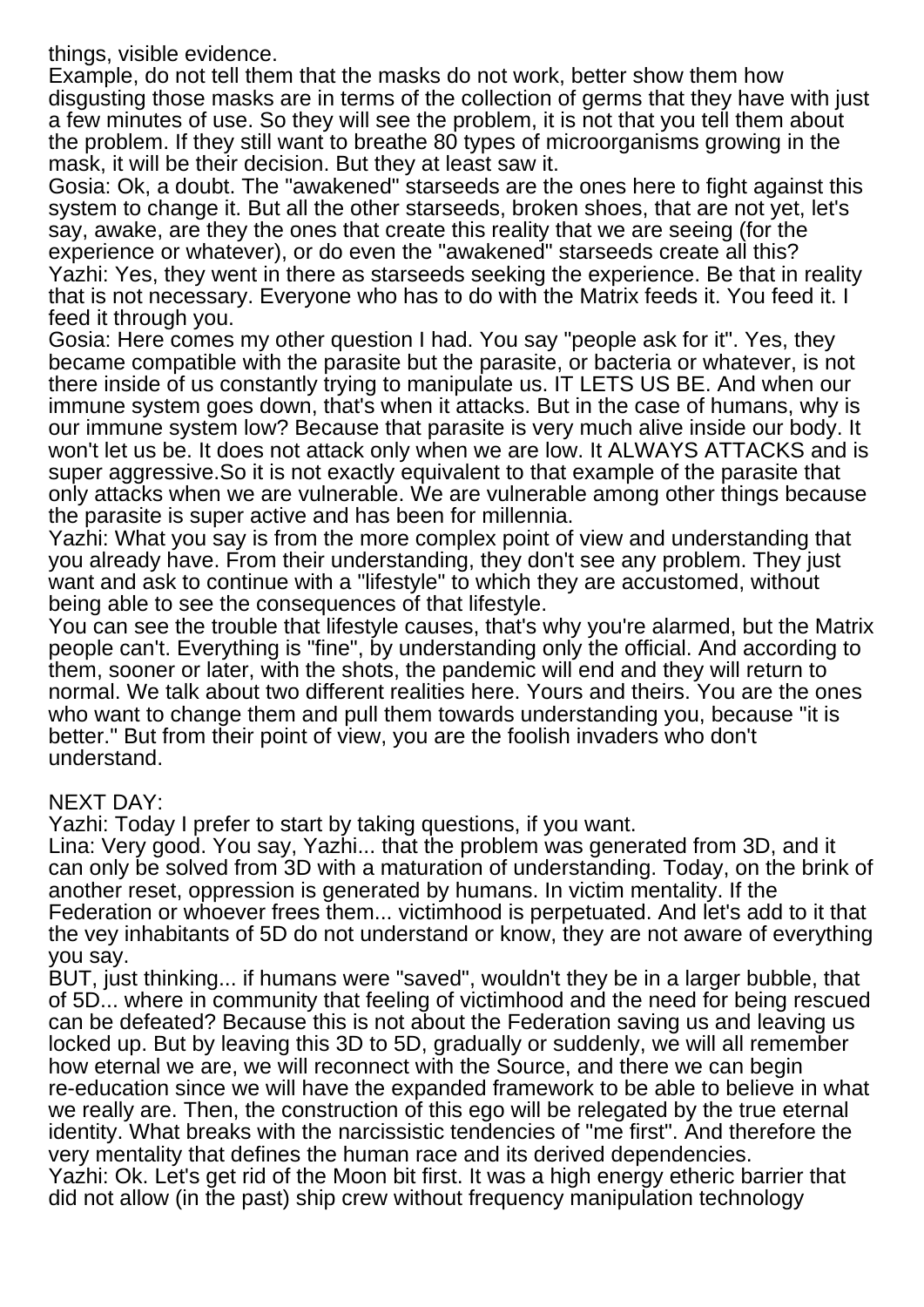penetrate it. However, it is regarded as a method of mental repression.

Today, it is so weak that there is talk in the local Federation to turn off the devices, but there will be no visible change from anywhere, not even from the Earth, they are useless, especially because the Cabal, the regressives, whatever you call them, already pass the barrier all the time with portals and, if allowed, with ships as well. So what keeps 3D as 3D is the human mentality.

Because a density is not a place but a mentality, a perception. So as you say, yes, they would move to a larger "bubble", that of the other 5D races. And yes, that is the final intention.

The problem is that there is nothing to save humans from, they generate their own problem, so they are their own problem. The moment you get over this fact and realize how self-destructive they are with their thoughts and values; they would automatically become what we call 5D here.

Remembering that there are no densities, and that is only an idea or agreement in people's minds, from one to many. Removing the lunar frequencies does not solve that problem. They are irrelevant.

What is stopping humans from remembering and realizing all they are, what they were and what is going on, again is their own mental programming, their ideas, their values, the mental control exercised over them... I repeat: exercised over them by the governments that they themselves have created with the same attitude of delegating the decisions and heavy work to "the authorities", assuming that they will do things for their well-being.

But governments are not there to take care of humans, because those governments, whether the official ones or those behind, secret societies and all that, which is the true government, is the result of them, the people and their way of being, so the monster they created returns to "eat them". Because even the nerdy millionaires with syringes and the decrepit old billionaires with names like Rothchild and Rockefeller, among others, are the result of the people. Why?

Because those who come to power in a social scheme like the one we have on Earth must have very precise character traits or they will not be able to climb the ranks of power. Those traits are having a brutal narcissism. That carries other qualities such as lack of empathy.

So those who come to power are the worst representatives of humanity, and this happened through centuries if not thousands of years, (in fact from circa 1310 BC). So humanity must ask itself, what happened that brought them to this current point on the brink of self-destruction?

I insist that a person can only rise to power if they have defined personal aspects of Narcissism, which they will also pass to their children, thus creating the classes of people who will logically rise to power, and thereby exploiting those who are not narcissistic. As happens even with personal relationships, an empathic co-dependent will almost always end up being exploited by a narcissist.

Estel·la: Very interesting about the Moon. I understood that some buildings would indeed disappear. But of course, if they remain in people's minds, those minds will continue to create them.

Yazhi: Once created, the already sustain themselves, because they are already part of the Matrix, they will already sustain the harmonics of a frequency that creates them. I think they would only disappear in some cases. I would see it more as that they will remain, and only disappear from another angle, as in that they are no longer necessary, therefore as civilization advances towards something more positive, the buildings of large banks, for example, would "disappear" although the building itself will remain to be used as a building of flats for the people, as houses. It would be necessary to look into that problem of the disappearance of things, for me it is something more symbolic like what I described above.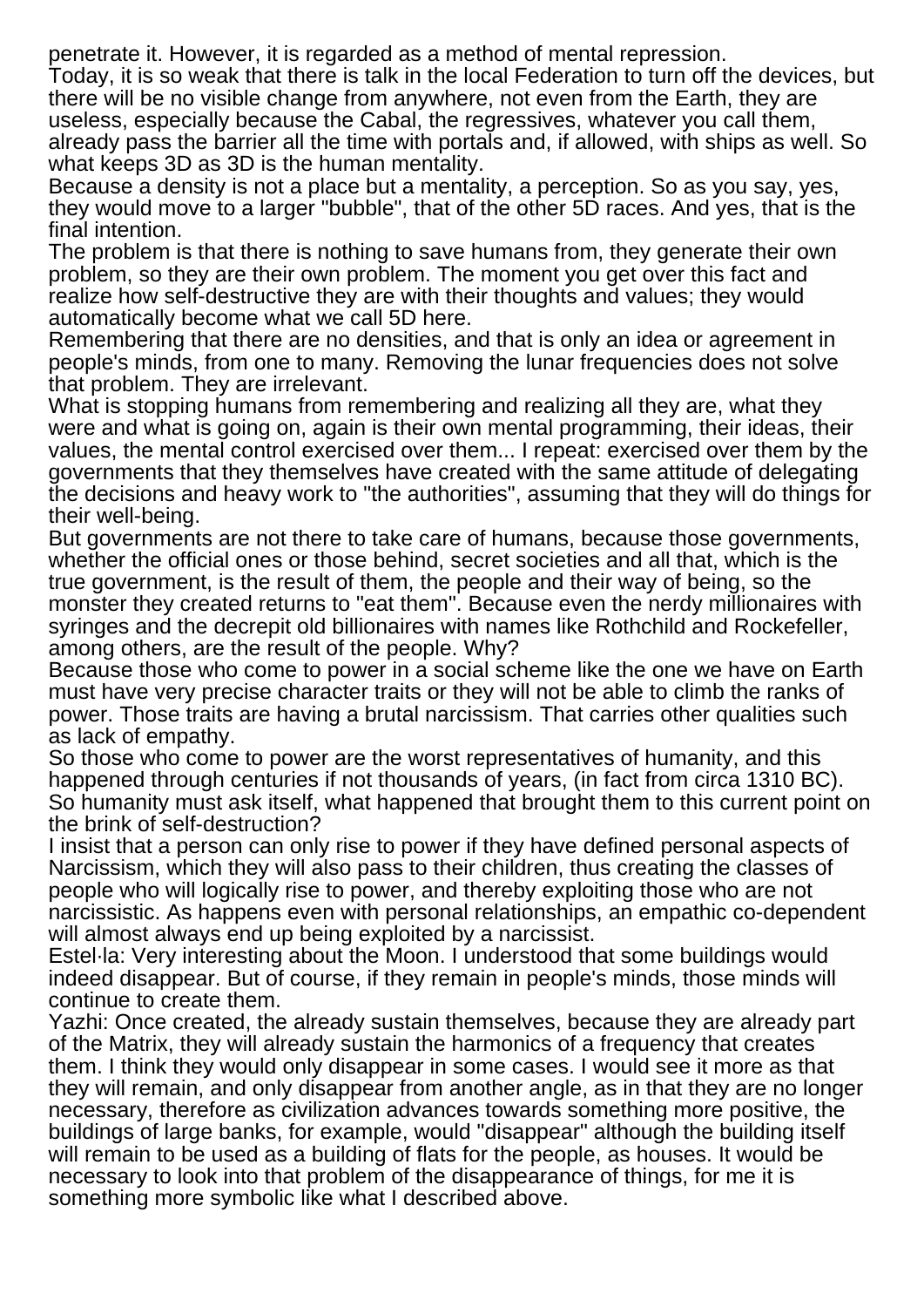Gosia: The thing about buildings disappearing, but even cities were inserted by the computers, it´s what I understood before when Anéeka explained it 3 years ago. Objects and buildings inserted from above wouldn't disappear then? Would change their purpose only?

Yazhi: Yes, it is clear to me that once inserted the same Matrix feeds the harmonics to maintain those buildings or whatever.

The problem is that not only does it remain as buildings, but the races artificially insert things to later be found and used for retro-engineering by the Earth factions that suit them, increasing the complexity of the problem.

The insertion of opars or objects out of their time is a clear example of what I describe here.

Cristina: Ok. Going back to the previous thread, I understand that if the humans are not helped, they will not learn, but the question is, if they are not helped, will they learn then?

Yazhi: Many already understand it, so those who don't will get caught up in their own creation. The problem is that yes, those who understand are not enough, they could be dragged down by those who do not understand.

Helping them is only apparent, it does not solve the problem, in fact, it feeds it. Because humans are in a loop of believing themselves incapable of solving their problems, therefore that is what they get, the inability to face their problems. Helping them would only be seen by them as something they are entitled to, and they will immediately return to the same "bad habits" that created the problem in the first place. So what remains to be done is that humans, based on their own creations, see the problem and have to face the fact of having to solve everything on their own. Without correcting that mentality, you will never be able to implement a holographic society. It is incompatible with them.

Today the simple description of a holographic society is confused with socialism. Testimony of their lack of collective consciousness. All for being engrossed in the "me first", the destructive Narcissism of modern human society.

Lina: Yazhi, it´s that I thought... that the idea of all this disclosure was to awaken as many as possible to save themselves but also to save others. But looking at the situation, I think we end up being more drawn into "their" collective reality... we pay the price of not being able to change their thoughts, ideas and ethics.

Yazhi: It's everyone's mission here. But my feeling is that those who would awaken have already awakened and those who would not, will not. Nowadays everything is so clear that those who do not see it are blind, they will not wake up, so to continue it is more about creating a union between the awakened, not fighting with each other over nonsense. That union is the key.

And to be able to translate awakening into a "language" that the sleeping ones can handle, that is, to manipulate them so that with their same concepts and with their same belief framework they can work together with the "awakened ones." So we just have to give them what is necessary in terms of information that "wakes them up" and not plunge them into complex things that they would never understand and always pass as nonsense.

That is why I have said more than once that saying that the information comes from "extraterrestrials" only discredits our entire effort. Sleeping people don't need to know that, they can't digest it. They can only see small things like for example the sea of disgusting microbes that live in their masks. And from there they will start to realize that this only harm them and does not protect them from anything. That's the little bit of information as an example that they can handle, not that an alien said it, because they will never believe it.

Estel·la: I have a question, although it may be a bit off topic. Because you said that if the people continue the way they are going, they will not be able to have a